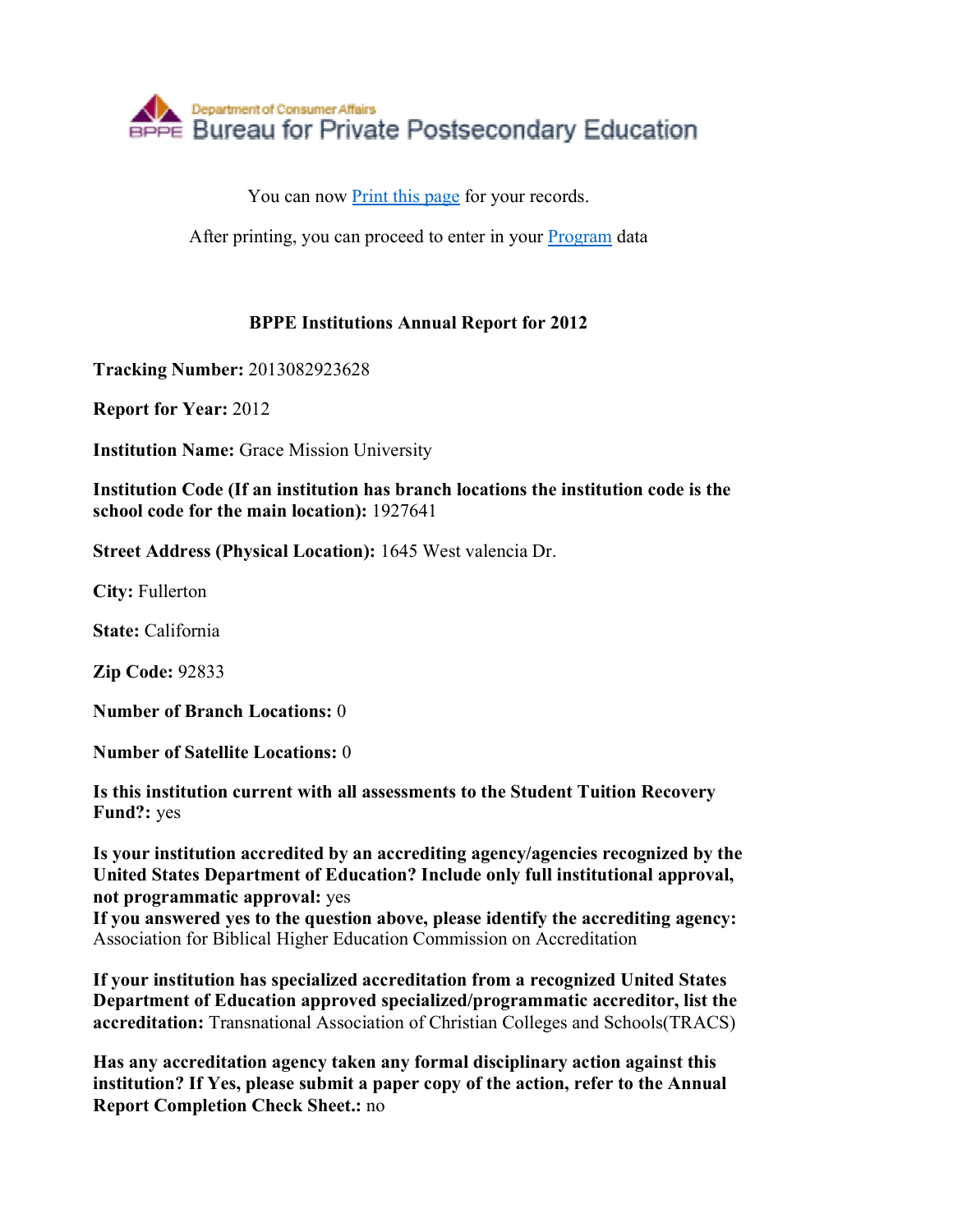**Does your institution participate in federal financial aid programs under Title IV of the Federal Higher Education Act?:** yes

**Does your institution participate in veteran's financial aid education programs?:** no

**Does your institution participate in the Cal Grant program?:** no

**Is your institution on the California Eligible Training Provider List (ETPL)?:** no

**Is your institution receiving funds from the Work Investment Act (WIA) Program?:** no

**Does your institution participate in, or offer any additional financial aid program?** no **If yes, please indicate the name of the financial aid program:**

**What is the total amount of public funding received by your institution in 2012:** 0

**If your institution reports a Cohort Default Rate to the US Department of Education, enter the most recent three year cohort default rate reported to the U.S. Department of Education for this institution:** 0

**The percentage of students who in 2012 received federal student loans to help pay their cost of education at the school was:** 0

**Number of Doctorate Degrees Offered:** 1

**Number of Students enrolled in Doctorate level programs at this Institution:** 10

**Number of Master Degrees Offered:** 2

**Number of Students enrolled in Master level programs at this institution:** 125

**Number of Bachelor Degrees Offered:** 1

**Number of Students enrolled in Bachelor level programs at this institution:** 81

**Number of Associate Degrees Offered:** 0

**Number of Students enrolled in Associate l programs at this institution:** 0

**Number of Diploma or Certificate Programs Offered:** 0

**Number of Students enrolled in Diploma or Certificate programs at this institution:** 0

**Link to your Institution website:** http://www.gm.edu

**Link to your Performance Fact Sheet if it appears on your website:**